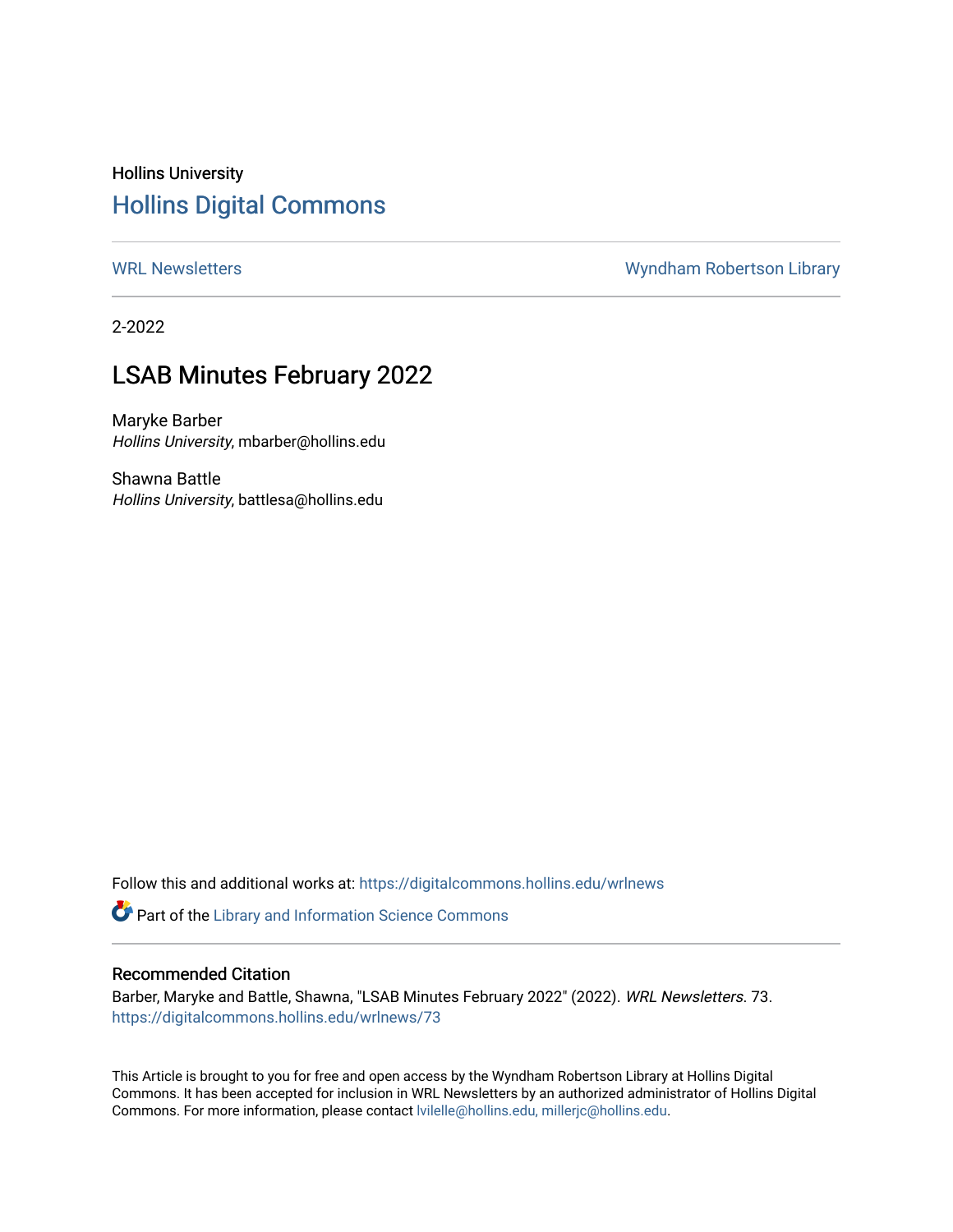Library Student Advisory Board Meeting Minutes

Date: Thursday, February 24, 2022 Time: 4:45 pm

## **Opening**

The regular meeting of the LSAB was called to order at 4:45 pm on 2/24/22 in Wyndham Robertson Library's CLE by Maryke Barber.

#### **Present**

In attendance were:

- 1. Maryke Barber
- 2. Shawna Battle
- 3. Kaitlyn Carver
- 4. Sofia Sosa-Olivares
- 5. Mya Johnson
- 6. Sarah Himes

**Agenda Item 1 – Guest speaker**

7. Charlotte Rose 8. Sophia Kunkel 9. Hannah Slusser 10. Maggie Dillow 11. Nabila Meghjani

Brent Stevens, Director of Writing Center spoke about the writing center and the services it offers. WC tutors can help with every stage of writing, starting at brainstorming how to write about your chosen topic. Check out the new online appointment system!

#### **Agenda Item 2 – Updates**

The Hollins shuttle now stops at the Hollins Branch of the public library on every other Thursday; it's not an automatic stop, you should request it. Note about public library card renewal: call the Hollins Branch, it is easiest by phone.

Discussion of EDJ sessions sponsored by the library: one about Open Educational Resources with James Miller, and an invited speaker on the LGBTQ history of Roanoke.

## **Agenda Item 3 – Search Advocate Program**

What it is and how it works: Shawna talked about this program, which helps those working to hire new Hollins staff and faculty recognize their implicit bias and work to keep it out of the hiring process.

#### **Agenda Item 4 –YANA Exhibit**